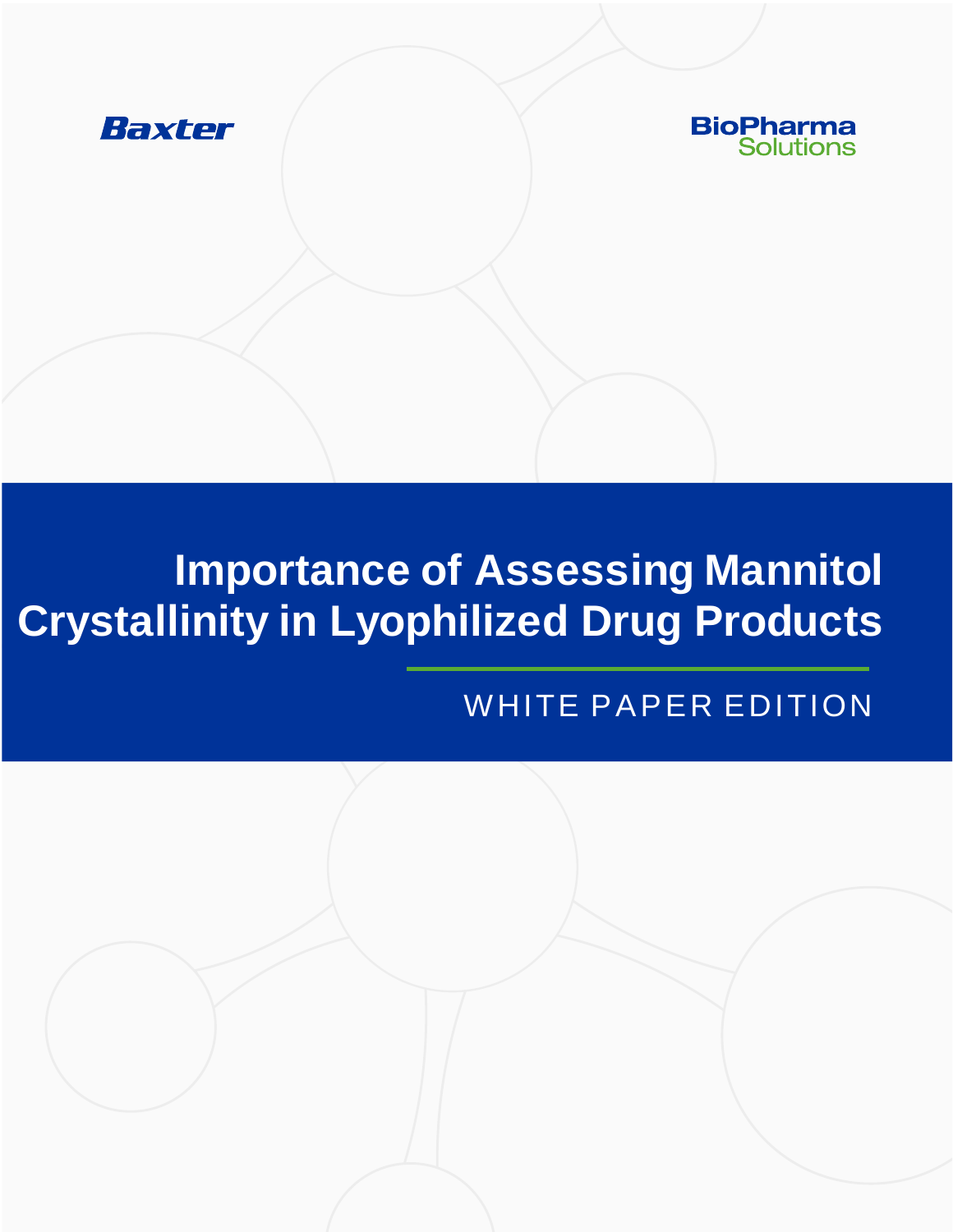## **Importance of Assessing Mannitol Crystallinity in Lyophilized Drug Products**

#### **Introduction**

Mannitol is a versatile excipient used in freeze-dried injectables in the pharmaceutical industry. Depending on the freezing and/or annealing conditions employed, mannitol is retained either as amorphous or crystalline. Crystalline mannitol is more prevalent in drug product formulations than amorphous mannitol. When crystalline, it provides an opportunity to conduct lyophilization cycles at aggressive conditions due to its high eutectic melting point (about - 1.5°C). The resultant freeze-dried solids are pharmaceutically elegant in appearance with cake uniformity. Reconstitution of the dried solids is generally rapid and complete.

During lyophilization, mannitol either crystallizes spontaneously during the freezing step or an annealing step is included to encourage its crystallization. However, if mannitol remains amorphous or if crystallization is incomplete, it may crystallize during storage which may

have serious consequences to the drug product stability due to changes in the residual moisture level associated with the conversion of amorphous to crystalline mannitol.

There are examples in the literature that demonstrate the impact of mannitol crystallization during storage and its detrimental effect on the stability of the product. Kreilgaard et. al. showed that solute (mannitol) crystallization during storage compromised stability of recombinant human factor XIII (Reference 1a), whereas amorphous solutes (sucrose and trehalose) provided the necessary protection of the protein. The authors observed increased aggregation in the presence of mannitol when it remained partially crystalline after lyophilization in their studies with Humicola lanuginose lipase (HLL). This was due to continued crystallization during storage, contributing additional



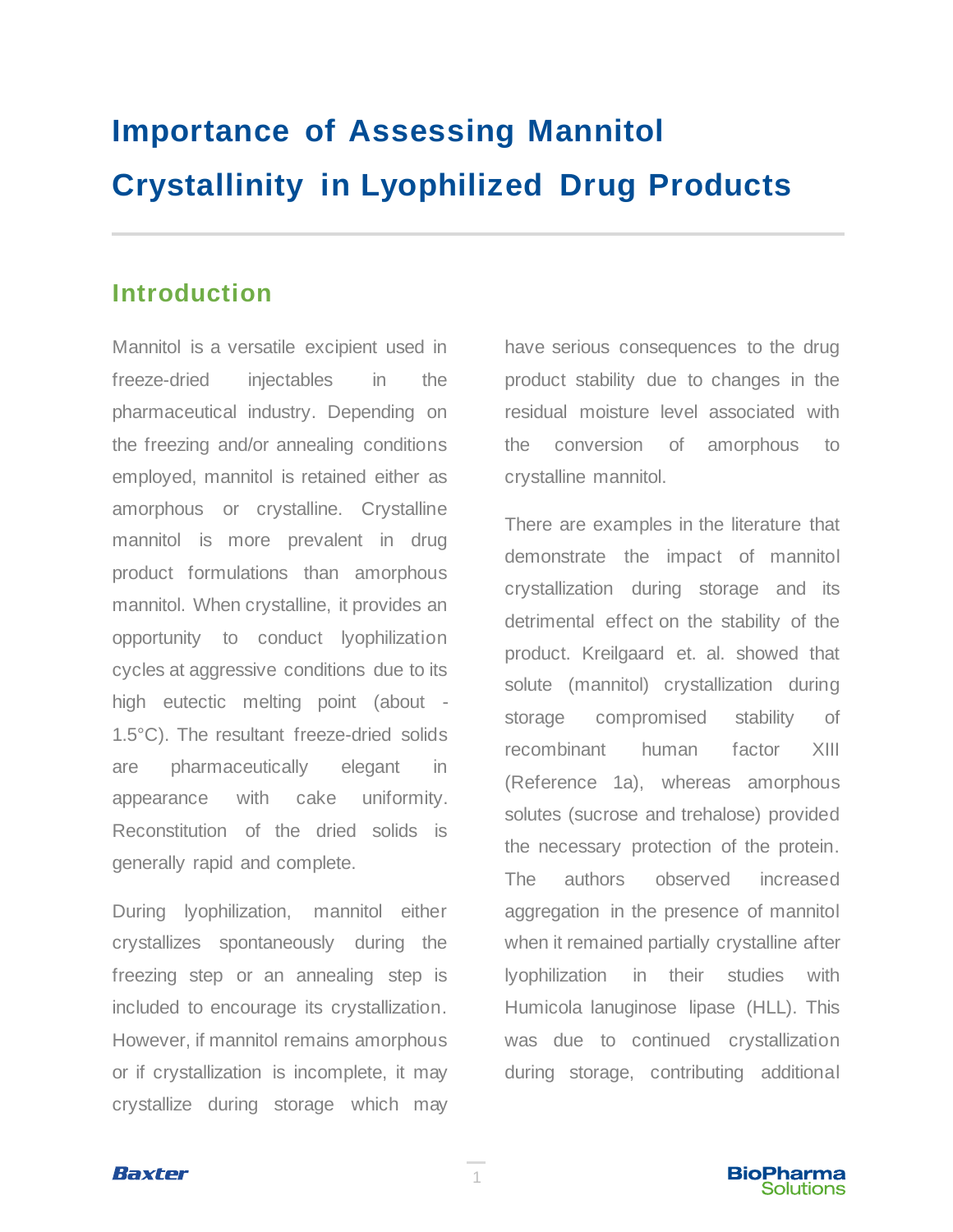residual moisture to HLL for aggregation (Reference 1b).

An extensive study on the effect of amorphous mannitol on the solid-state stability of freeze-dried methylprednisolone sodium succinate was conducted by Herman et. al. at varying drug: excipient ratios (Reference 2). Stability of the freeze-dried solid was assessed during storage at 25 °C and 40 °C. When the API: mannitol ratio was 1:1, mannitol remained amorphous during freeze drying, which was ascertained using X-ray powder diffraction (Figure 1, A). But upon storage, crystallization of mannitol was observed, despite low residual moisture levels (1.0-1.5%) in the freeze-dried solids. Onset of crystallization of the δ-polymorph of mannitol was observed after 2 months of storage at 40 °C (Figure 1, B) and further crystallization after 6 months (Figure 1, C).



**Figure 1.** X-ray Powder Diffractograms of Formulation: (A) after freeze drying, (B) after 2 months of Storage at 40 °C, and (C) After 6 months of storage at 40 °C. Figure reproduced from Reference 4.

The importance of physical state of mannitol in the stability and aerosol performance of spray-dried recombinant humanized anti-IgE monoclonal antibody was investigated by Constantino and coworkers (Reference 3) for the treatment of allergic asthma via pulmonary delivery. Aqueous solutions of rhuMAbE25 containing various amounts of mannitol (0-40% w/w, dry basis) were spray dried. XRPD analysis indicated gradual crystallization of mannitol during storage at both 5°C and 30°C when varying concentrations of mannitol were used (Figure 2).

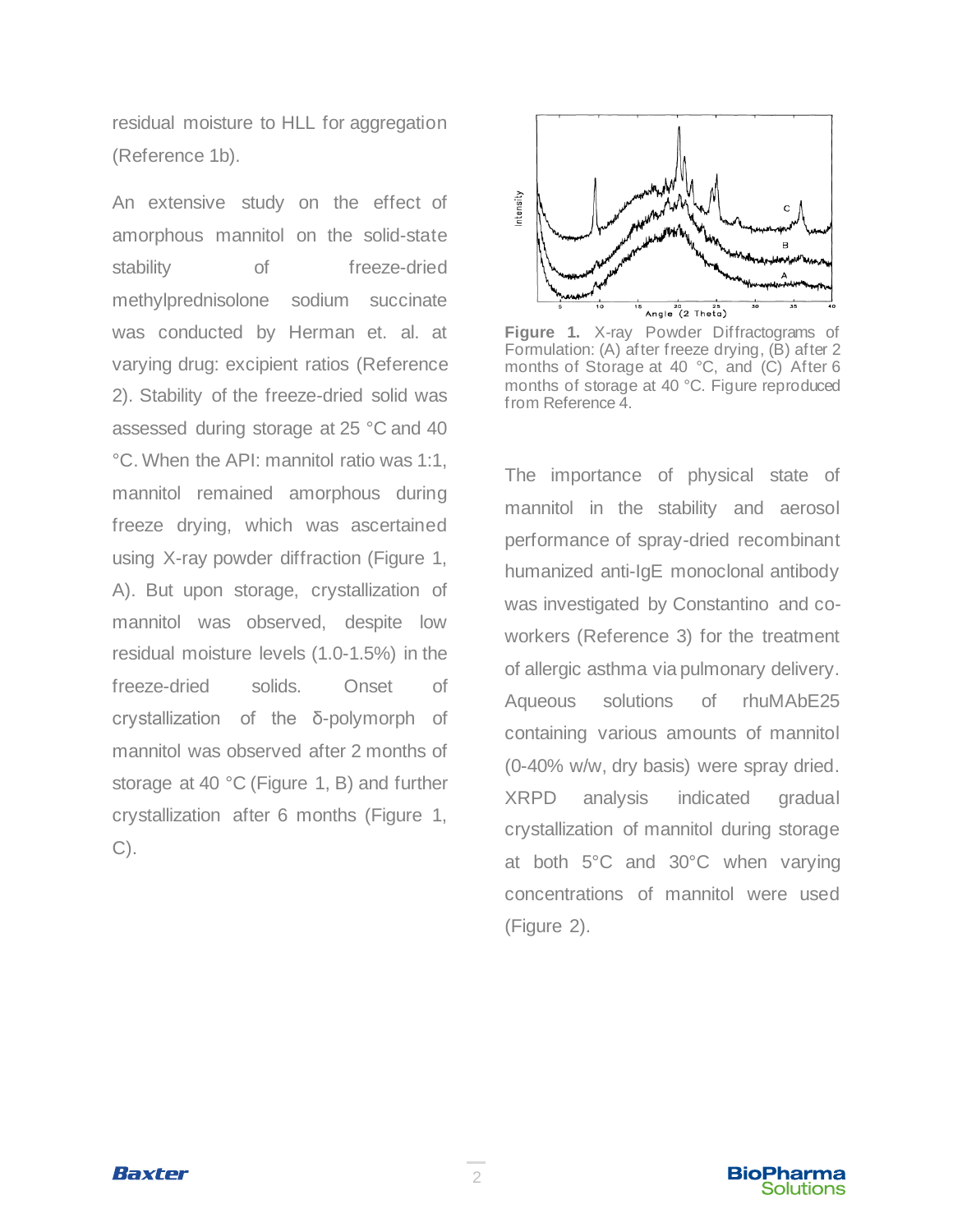

**Figure 2.** X-ray Powder Diffractograms of spray dried powders of rhuMAbE25 containing (A) 10%, (B) 20% and (C) 30% mannitol stored at 5 °C and  $(D)$  10%,  $\in$  20%, and (F) 30% mannitol stored at 30 °C for 15 weeks. Data reproduced from Reference 5.

Mannitol was amorphous at both storage temperatures when used at 10% or 20% concentrations. At 30% concentration, crystallization was observed.

One of the consequences of mannitol crystallization was a decrease in the aerosol performance during storage, which was measured by Fine Particle Fraction (FPF) (Figure 3). The stability was assessed by soluble aggregate formation.



#### incubation (weeks)

**Figure 3.** Aerosol performance of spray dried rhuMAbE25: mannitol stored as powder blends. (A) FPF at 5 °C of (open bars, 10%), (striped bars, 20%, and (filled bars, 30%) mannitol. (B) FPF at 30 °C of (open bars, 10%), (striped bars, 20%, and (filled bars,  $30\%$ ) mannitol. FPF = Fine Particle Fraction. Data reproduced from Reference 5.

Initially, formulations containing 10-30% mannitol all exhibited a Fine Particle Fraction (FPF) of about 30%. The FPF was stable for samples containing 10%



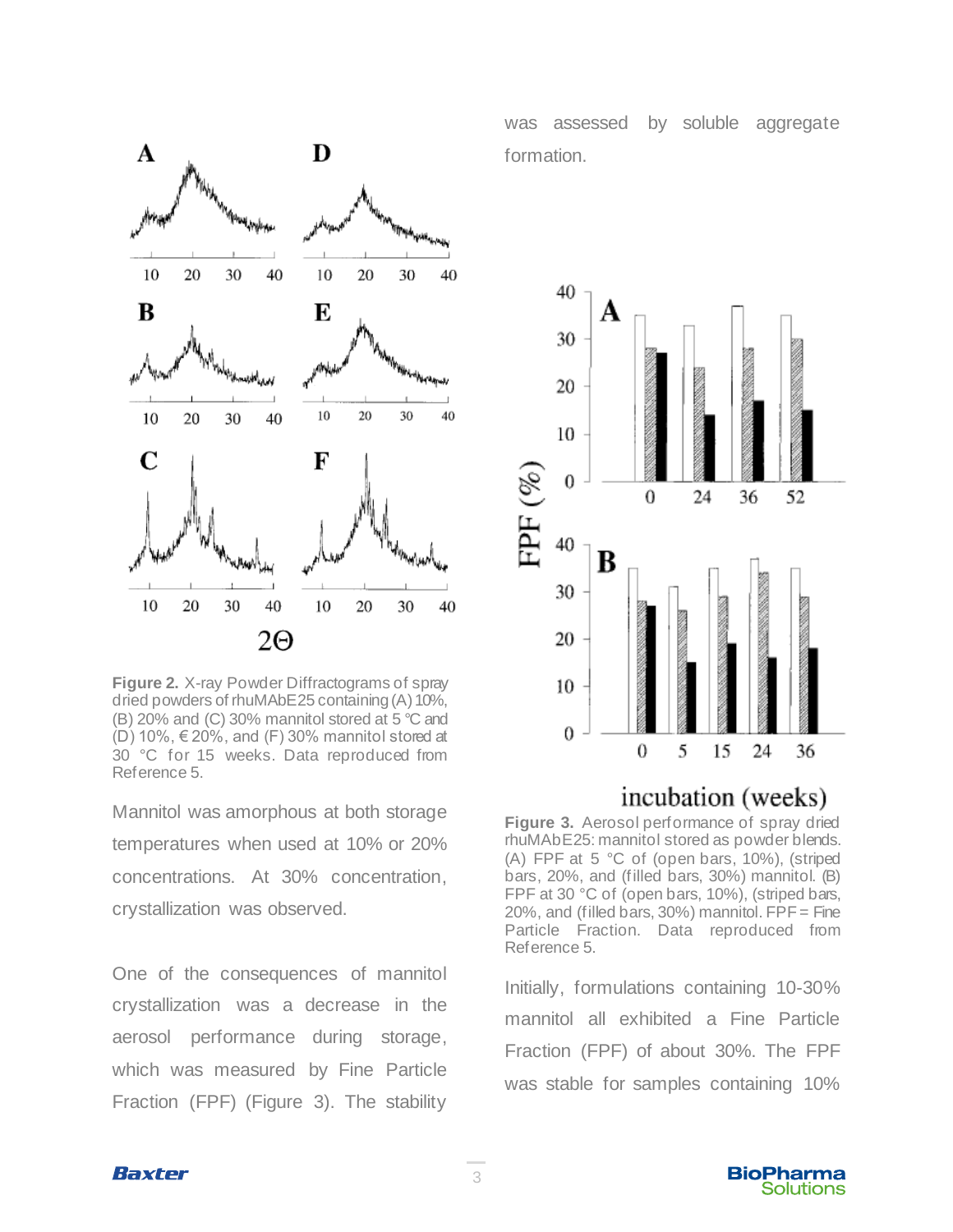and 20% mannitol during storage at both 5 °C and 30 °C, but a significant drop was observed in the 30% mannitol sample. Crystallization of mannitol likely increased the particle size and adversely impacted the aerosol performance. The authors also determined that the 30°C sample showed more aggregate formation than the 5°C samples.

One of the proprietary drugs that the R&D group at Baxter BioPharma Solutions conducted development studies for demonstrates an example of the influence of mannitol crystallization during storage on a lyophilized pharmaceutical product. The product contained mannitol, among other excipients. At insufficient concentration, mannitol crystallization was observed during storage at elevated temperatures when the residual moisture level was high (Figure 4). This resulted in the degradation of the drug product which was demonstrated by the formation of aggregates by Size Exclusion Chromatography (data not shown).



**Figure 4.** XRPD Diffractograms of a proprietary drug product: (a) initially, blue trace, (b after 2 months of storage at 40 °C, orange trace, and (c) after 4 months of storage at 40 °C, grey trace. Notice the characteristic mannitol crystallinity pattern in the stability samples.

There has been only one known product on the market where amorphous mannitol did not negatively impact the drug product stability. Dalvance® is a semi-synthetic lipoglycopeptide that is currently used for the treatment of acute bacterial skin and skin structure infections (ABSSSI) in adults. The formulation contains mannitol and API in the ratio of 1:3.9. The mannitol is present in the amorphous physical state in the freeze dried solid and the residual moisture is <0.5%. It remained amorphous during freezing and subsequently during storage and there has been no adverse effect of its crystallization reported in the literature.

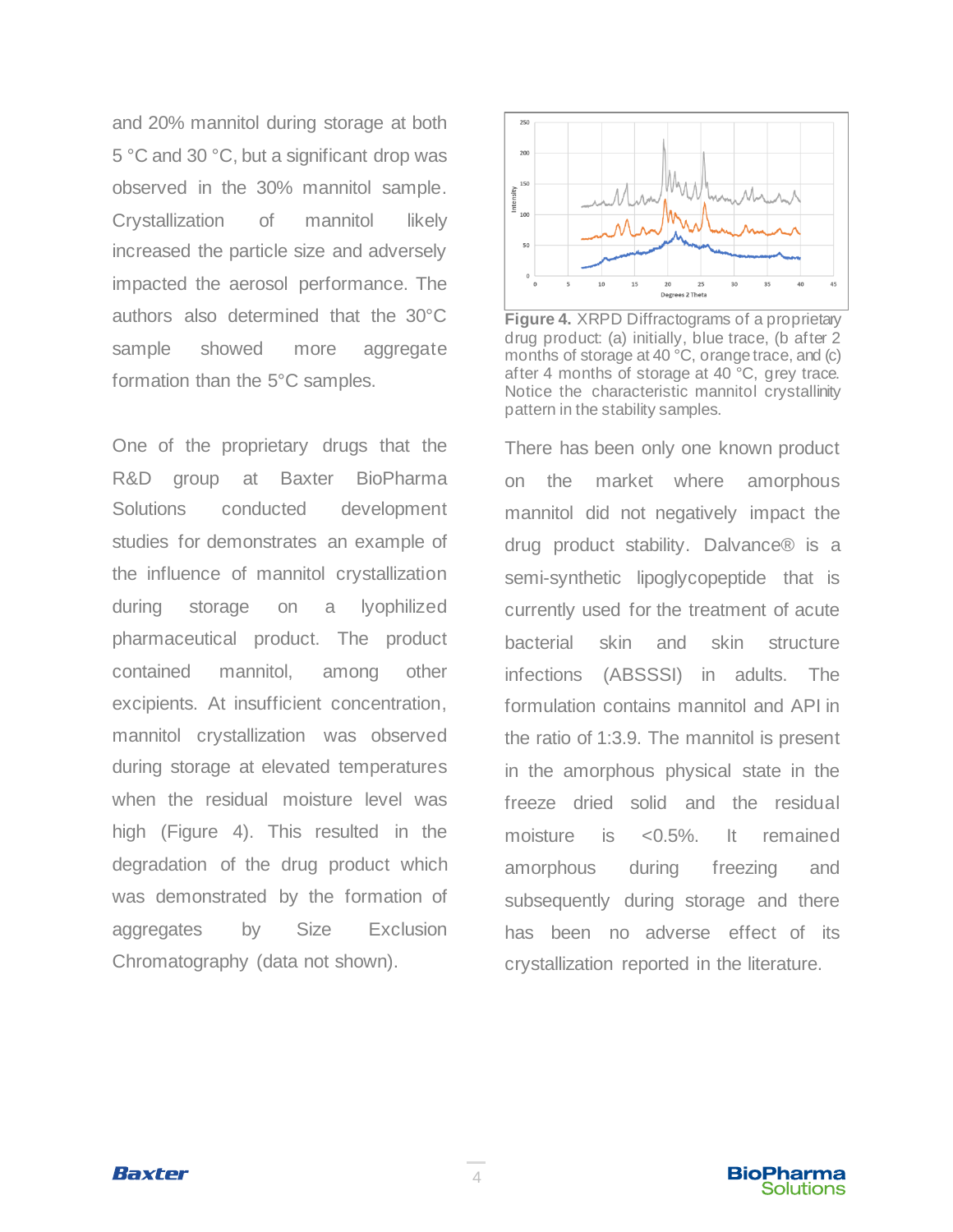#### **Practical Implication**

The implication of mannitol crystallization during storage is the redistribution of residual moisture in the freeze-dried matrix and the availability of the residual moisture associated with the amorphous component to the drug. This may result in product destabilization. In addition, transfer of residual moisture from stopper to freeze-dried cake is a common phenomenon. Typically, this water is located in the amorphous component. If all of mannitol is crystallized, stopper moisture might transfer directly to the drug matrix causing chemical degradation.

The Research & Development group at Baxter BioPharma Solutions discourages the use of amorphous mannitol and recommends sucrose or trehalose for use as lyoprotectant as well as bulking agent. Our approach is to conduct low temperature thermal analyses using Differential Scanning Calorimetry (DSC) to assess mannitol crystallinity in a formulation. If mannitol crystallization is not observed, we include an annealing step to encourage its crystallization. Changes in its crystallinity, both as soon as the completion of the lyophilization cycle and during storage, is assessed using X-ray Powder Diffractogram (XRPD) to observe changes in the diffractogram pattern. We conduct these studies for small and large molecules as well as biologics routinely.

Our capabilities include a Q2000 DSC by TA Instruments, a Mettler Toledo DSC 3+, and a Bruker XRPD Instrument (Figure 5) to facilitate complete formulation development prior to lyophilization process development.



**Figure 5.** Bruker D2 Phaser Instrument housed in R&D of Baxter BioPharma Solutions.

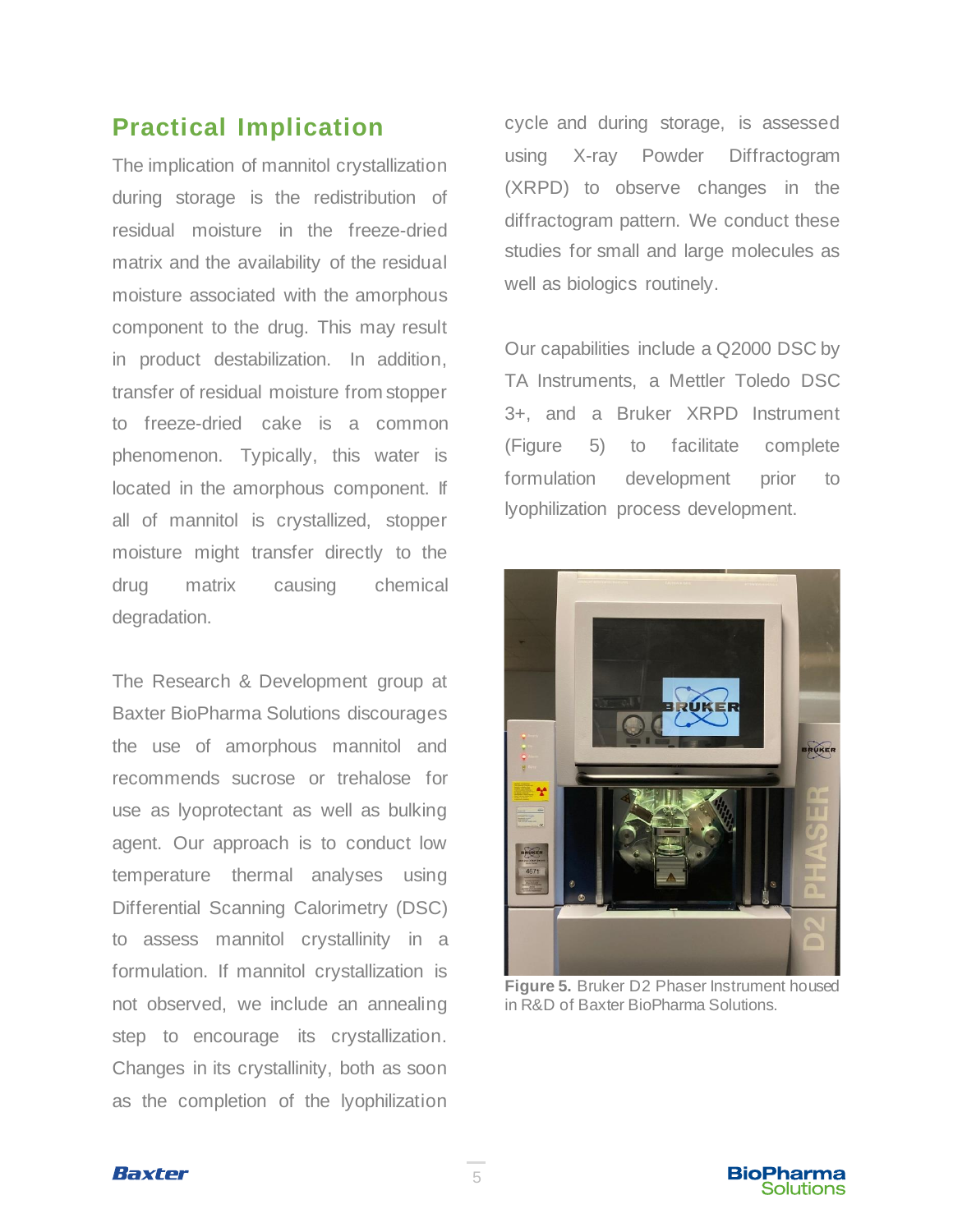#### **References**

1. (a) Kreilgaard, L.; Frokjaer, S.; Flink, J. M.; Randolph, T. W.; Carpenter, J. F. "Effects of Additives on the Stability of Humicola lauginosa Lipase During Freeze Drying and Storage in the Dried Solid". J. Pharm. Sci., 1999; 88(3): 281- 290. (b) Kreilgaard, L.; Frokjaer, S.; Flink, J. M.; Randolph, T. W.; Carpenter, J. F. "Effects of Additives on the Stability of Recombinant Human Factor XIII during Freeze Drying and Storage in the Dried Solid". Arch. Biochem and Biophys., 1998, 360 (1): 121-134.

2. Herman, B. D.; Sinclair, B. D.; Milton, N.; Nail, S. L. "The Effect of Bulking Agent on the Solid-State Stability of Freeze-Dried Methylprednisolone Sodium Succinate". Pharm Res, 1994; 11(10): 1467-1473.

3. Constantino, H. R.; Andya, J. D.; Nguyen, P-A.; Dasovich, N.; Sweeney, T. D.; Shire, S. J.; Hsu, C. C.; Maa, Y-F. "Effect of of Mannitol Crystallization on the Stability and Aerosol Performance of a Spray-Dried Pharmaceutical Protein, Recombinant Humanized Anti-IgE

Monoclonal Antibody". J. Pharm. Sci, 1998; 87(11): 1406-1411.